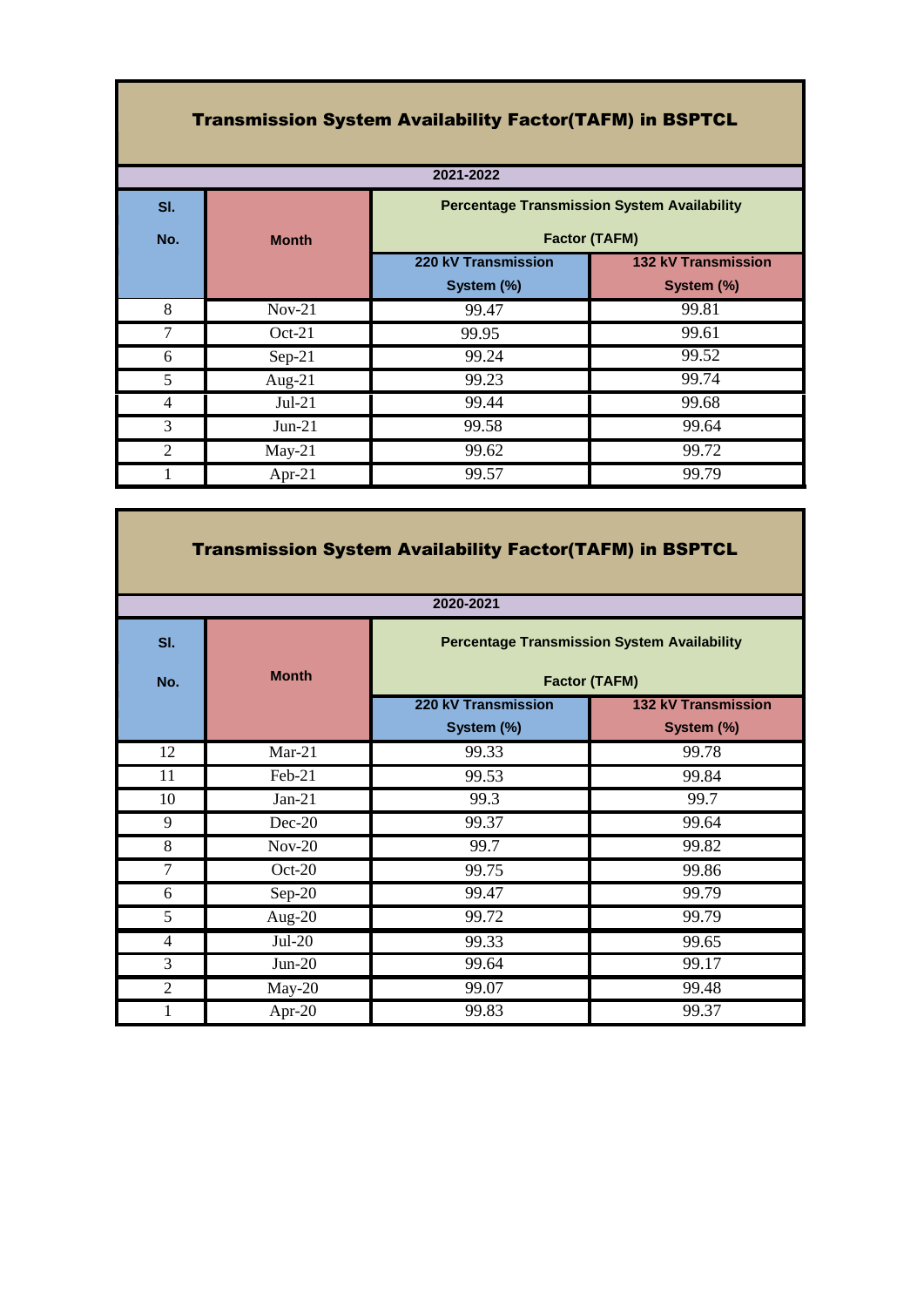| 2019-2020      |              |                                                                            |                                   |
|----------------|--------------|----------------------------------------------------------------------------|-----------------------------------|
| SI.<br>No.     | <b>Month</b> | <b>Percentage Transmission System Availability</b><br><b>Factor (TAFM)</b> |                                   |
|                |              | 220 kV Transmission<br>System (%)                                          | 132 kV Transmission<br>System (%) |
| 12             | $Mar-20$     | 99.95                                                                      | 99.45                             |
| 11             | Feb-20       | 99.86                                                                      | 99.44                             |
| 10             | $Jan-20$     | 99.77                                                                      | 99.4                              |
| 9              | $Dec-19$     | 99.72                                                                      | 99.12                             |
| 8              | $Nov-19$     | 99.87                                                                      | 99.27                             |
| 7              | $Oct-19$     | 99.87                                                                      | 99.58                             |
| 6              | $Sep-19$     | 99.75                                                                      | 98.89                             |
| 5              | Aug- $19$    | 99.86                                                                      | 99.26                             |
| $\overline{4}$ | Jul-19       | 99.82                                                                      | 99.04                             |
| 3              | $Jun-19$     | 99.89                                                                      | 99.19                             |
| $\overline{2}$ | $May-19$     | 99.7                                                                       | 99.25                             |
|                | Apr-19       | 98.72                                                                      | 99.74                             |

| 2018-2019      |              |                                                                            |                            |
|----------------|--------------|----------------------------------------------------------------------------|----------------------------|
| SI.<br>No.     | <b>Month</b> | <b>Percentage Transmission System Availability</b><br><b>Factor (TAFM)</b> |                            |
|                |              | 220 kV Transmission                                                        | <b>132 kV Transmission</b> |
|                |              | System (%)                                                                 | System (%)                 |
| 12             | Mar-19       | 99.78                                                                      | 99.84                      |
| 11             | Feb-19       | 99.8                                                                       | 99.4                       |
| 10             | $Jan-19$     | 97.95                                                                      | 99.73                      |
| 9              | $Dec-18$     | 98.22                                                                      | 99.71                      |
| 8              | $Nov-18$     | 98.74                                                                      | 99.79                      |
| $\overline{7}$ | Oct-18       | 99.67                                                                      | 98.56                      |
| 6              | $Sep-18$     | 97.27                                                                      | 99.36                      |
| 5              | Aug- $18$    | 98.35                                                                      | 99.71                      |
| $\overline{4}$ | $Jul-18$     | 98.47                                                                      | 99.72                      |
| 3              | $Jun-18$     | 99.07                                                                      | 99.73                      |
| 2              | May-18       | 99.03                                                                      | 99.62                      |
|                | Apr-18       | 98.35                                                                      | 99.56                      |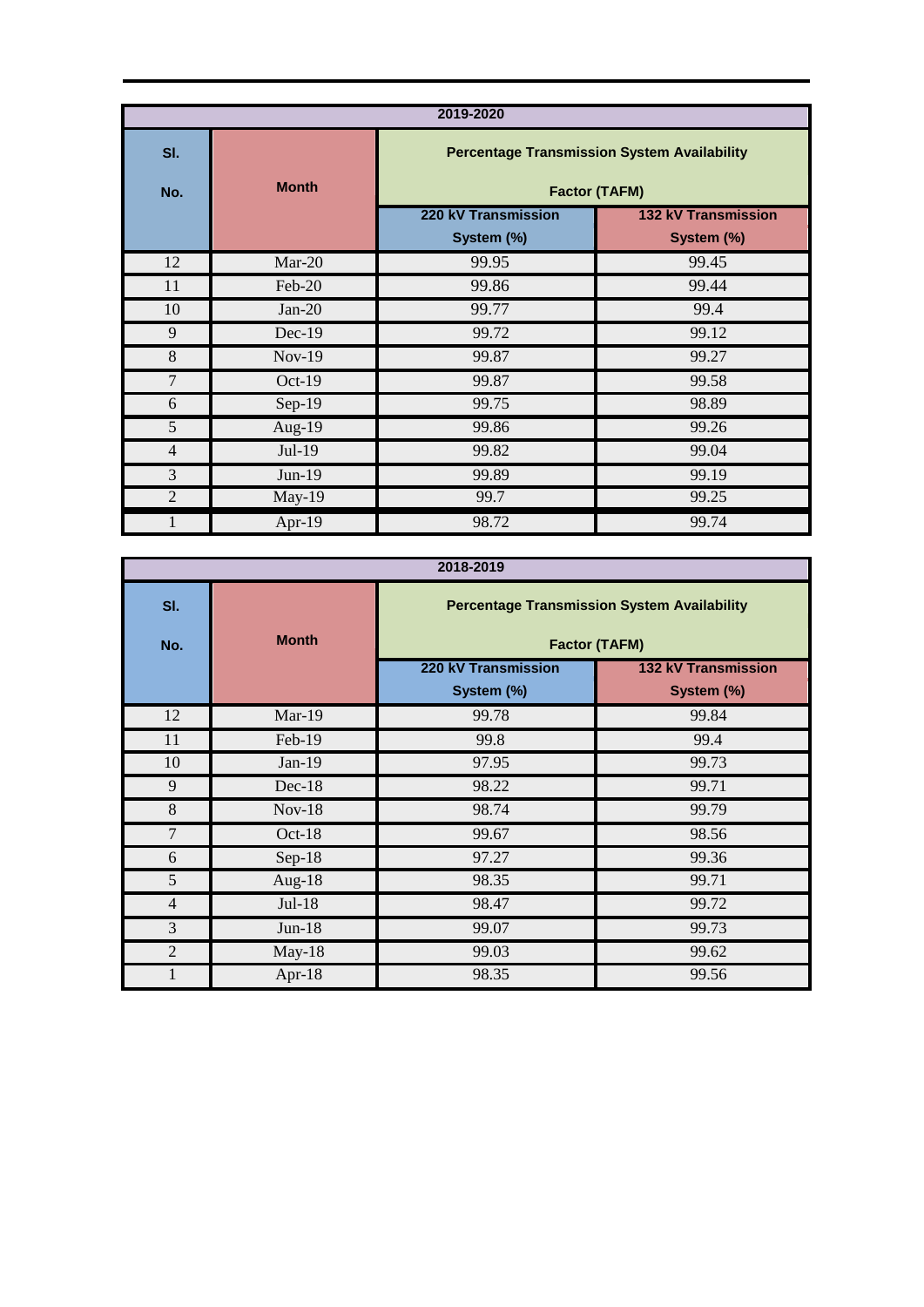| 2017-2018      |              |                                                                            |                            |
|----------------|--------------|----------------------------------------------------------------------------|----------------------------|
| SI.            |              | <b>Percentage Transmission System Availability</b><br><b>Factor (TAFM)</b> |                            |
| No.            | <b>Month</b> |                                                                            |                            |
|                |              | 220 kV Transmission                                                        | <b>132 kV Transmission</b> |
|                |              | System (%)                                                                 | System (%)                 |
|                |              |                                                                            |                            |
| 12             | $Mar-18$     | 98.93                                                                      | 99.56                      |
| 11             | Feb-18       | 99.13                                                                      | 99.49                      |
| 10             | $Jan-18$     | 99.09                                                                      | 99.56                      |
| 9              | Dec-17       | 98.54                                                                      | 99.44                      |
| 8              | $Nov-17$     | 98.92                                                                      | 99.7                       |
| $\overline{7}$ | Oct-17       | 99.02                                                                      | 99.31                      |
| 6              | $Sep-17$     | 98.54                                                                      | 99.74                      |
| 5              | Aug-17       | 98.88                                                                      | 99.67                      |
| $\overline{4}$ | Jul-17       | 98.94                                                                      | 99.71                      |
| 3              | $Jun-17$     | 98.8                                                                       | 99.69                      |
| $\overline{2}$ | $May-17$     | 98.84                                                                      | 99.71                      |

1 Apr-17 98.58 99.52

| 2016-2017      |              |                     |                                                                  |
|----------------|--------------|---------------------|------------------------------------------------------------------|
| SI.            | <b>Month</b> |                     | <b>Percentage Transmission System Availability Factor (TAFM)</b> |
| No.            |              | 220 kV Transmission | <b>132 kV Transmission</b>                                       |
|                |              | System (%)          | System (%)                                                       |
| 12             | $Mar-17$     | 98.75               | 99.06                                                            |
| 11             | Feb-17       | 98.75               | 99.63                                                            |
| 10             | $Jan-17$     | 98.65               | 99.35                                                            |
| 9              | $Dec-16$     | 98.34               | 99.23                                                            |
| 8              | $Nov-16$     | 96.57               | 99.22                                                            |
| $\overline{7}$ | $Oct-16$     | 98.62               | 99.07                                                            |
| 6              | $Sep-16$     | 98.26               | 99.11                                                            |
| 5              | Aug-16       | 98.3                | 99.1                                                             |
| $\overline{4}$ | $Jul-16$     | 98.41               | 98.97                                                            |
| 3              | $Jun-16$     | 99.66               | 98.73                                                            |
| $\overline{2}$ | $May-16$     | 99.44               | 98.72                                                            |
| 1              | Apr-16       | 99.65               | 99.14                                                            |